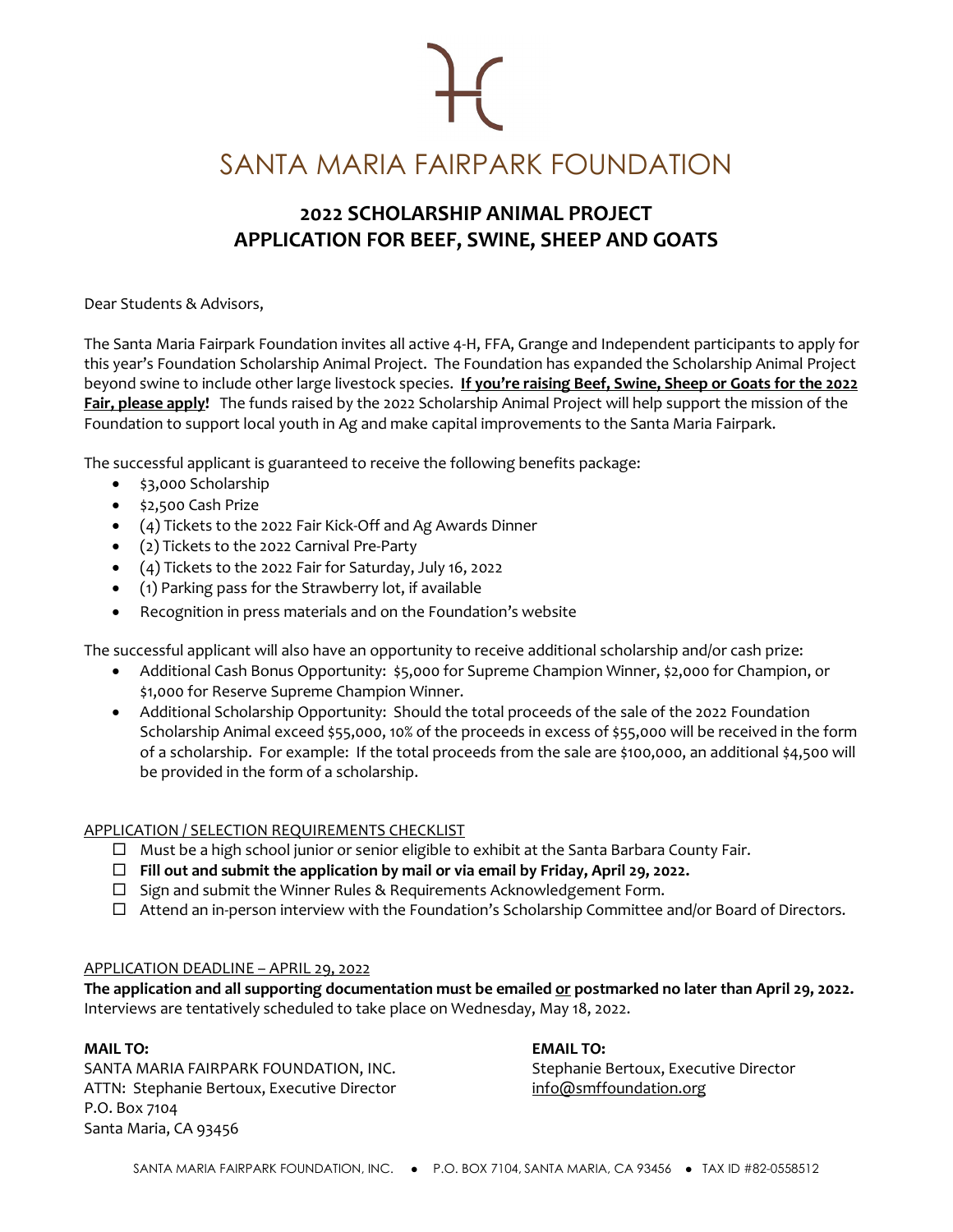

# **2022 SCHOLARSHIP ANIMAL PROJECT APPLICATION FOR BEEF, SWINE, SHEEP AND GOATS**

| Name:           | 4-H or FFA Club:     |
|-----------------|----------------------|
| Address:        |                      |
| Home Phone:     | Cell Phone:          |
| E-Mail Address: | Year in High School: |

List all offices you currently hold as well as offices you have held in the past (begin with current offices).

| <b>ORGANIZATION</b> | <b>POSITION</b> | <b>DATES HELD</b> |
|---------------------|-----------------|-------------------|
|                     |                 |                   |
|                     |                 |                   |
|                     |                 |                   |
|                     |                 |                   |
|                     |                 |                   |

List your school and community involvement activities, both past and current (begin with current activities).

| ORGANIZATION | <b>ACTIVITY</b> | <b>DATE</b> |
|--------------|-----------------|-------------|
|              |                 |             |
|              |                 |             |
|              |                 |             |
|              |                 |             |
|              |                 |             |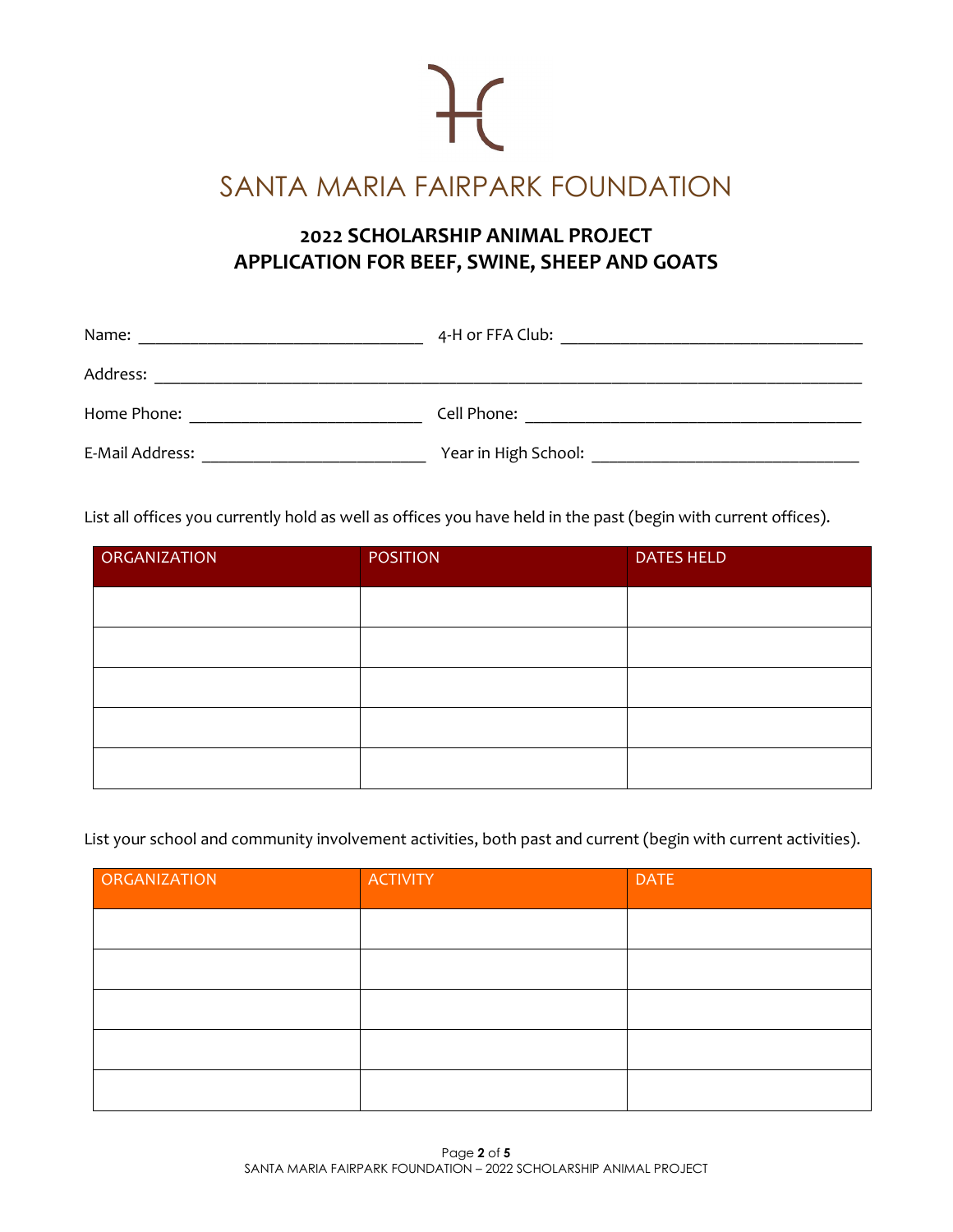List all agriculture-focused projects you have participated in starting with the most current. This includes 4-H, FFA, and Independent projects as well as projects that fund raise, create awareness and promote agriculture - both crop and livestock.

| <b>CLUB NAME</b> | <b>PROJECT</b> | <b>DATE</b> |
|------------------|----------------|-------------|
|                  |                |             |
|                  |                |             |
|                  |                |             |
|                  |                |             |
|                  |                |             |

What are some of your educational and career goals for the next four years?

Why should you be chosen to raise the 2022 Foundation Scholarship Animal?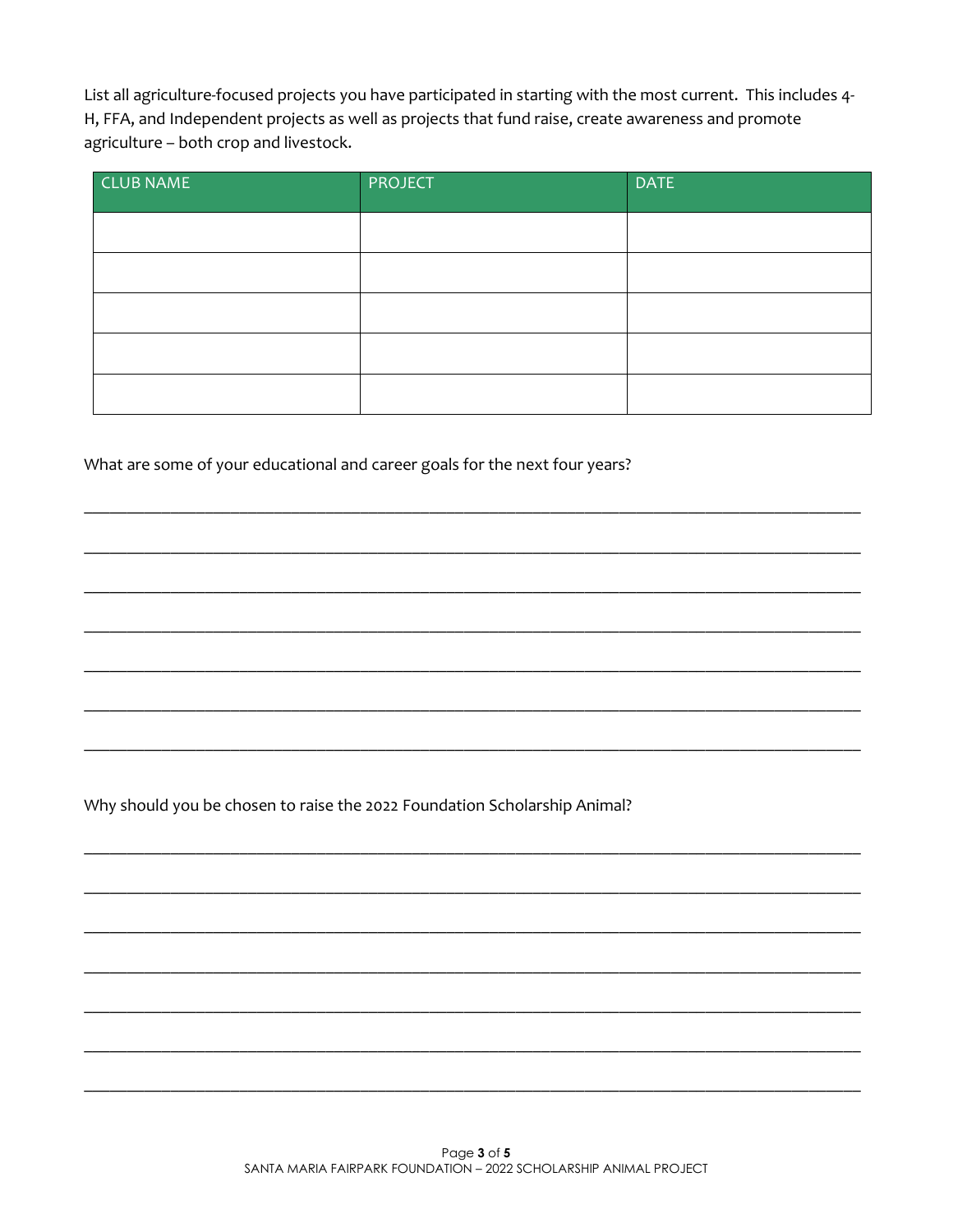### **MISSION STATEMENT SANTA MARIA FAIRPARK FOUNDATION, INC.**

*The mission of the Santa Maria Fairpark Foundation Inc., a non-profit public benefit corporation 501(c)(3), is working to preserve and enrich the heritage of the 37th District Agriculture Association – the Santa Maria Fairpark – and showcasing agricultural industries to the community. The Foundation offers support to 4-H, FFA, Grange and like-minded youth programs, promotes agricultural education opportunities, and maintains a standard of excellence and expansion in the facilities at the Fairpark by supporting capital improvement programs.*

As the 2022 Foundation Scholarship Winner, you will be representing the Foundation and our mission. Why is it important to preserve and enrich the heritage and traditions of the Santa Maria Fairpark and promote agricultural education programs and opportunities? Attach additional sheets if necessary.

 $\_$  , and the set of the set of the set of the set of the set of the set of the set of the set of the set of the set of the set of the set of the set of the set of the set of the set of the set of the set of the set of th

 $\_$  , and the set of the set of the set of the set of the set of the set of the set of the set of the set of the set of the set of the set of the set of the set of the set of the set of the set of the set of the set of th

 $\_$  , and the contribution of the contribution of the contribution of the contribution of the contribution of  $\mathcal{L}_\text{max}$ 

 $\_$  , and the contribution of the contribution of the contribution of the contribution of the contribution of  $\mathcal{L}_\text{max}$ 

 $\_$  , and the contribution of the contribution of the contribution of the contribution of the contribution of  $\mathcal{L}_\text{max}$ 

 $\_$  , and the contribution of the contribution of the contribution of the contribution of the contribution of  $\mathcal{L}_\text{max}$ 

Please list three references - one personal and two academic.

| <b>NAME</b> | TITLE / RELATIONSHIP | PHONE NUMBER OR EMAIL |
|-------------|----------------------|-----------------------|
|             |                      |                       |
|             |                      |                       |
|             |                      |                       |

**The application and the signed Winner Requirement Acknowledgement Form must be emailed or postmarked no later than April 29, 2022.** Interviews are tentatively scheduled to take place on Wednesday, May 18, 2022.

MAIL TO: EMAIL TO: SANTA MARIA FAIRPARK FOUNDATION, INC. Stephanie Bertoux, Executive Director ATTN: Stephanie Bertoux, Executive Director info@smffoundation.org P.O. Box 7104 Santa Maria, CA 93456